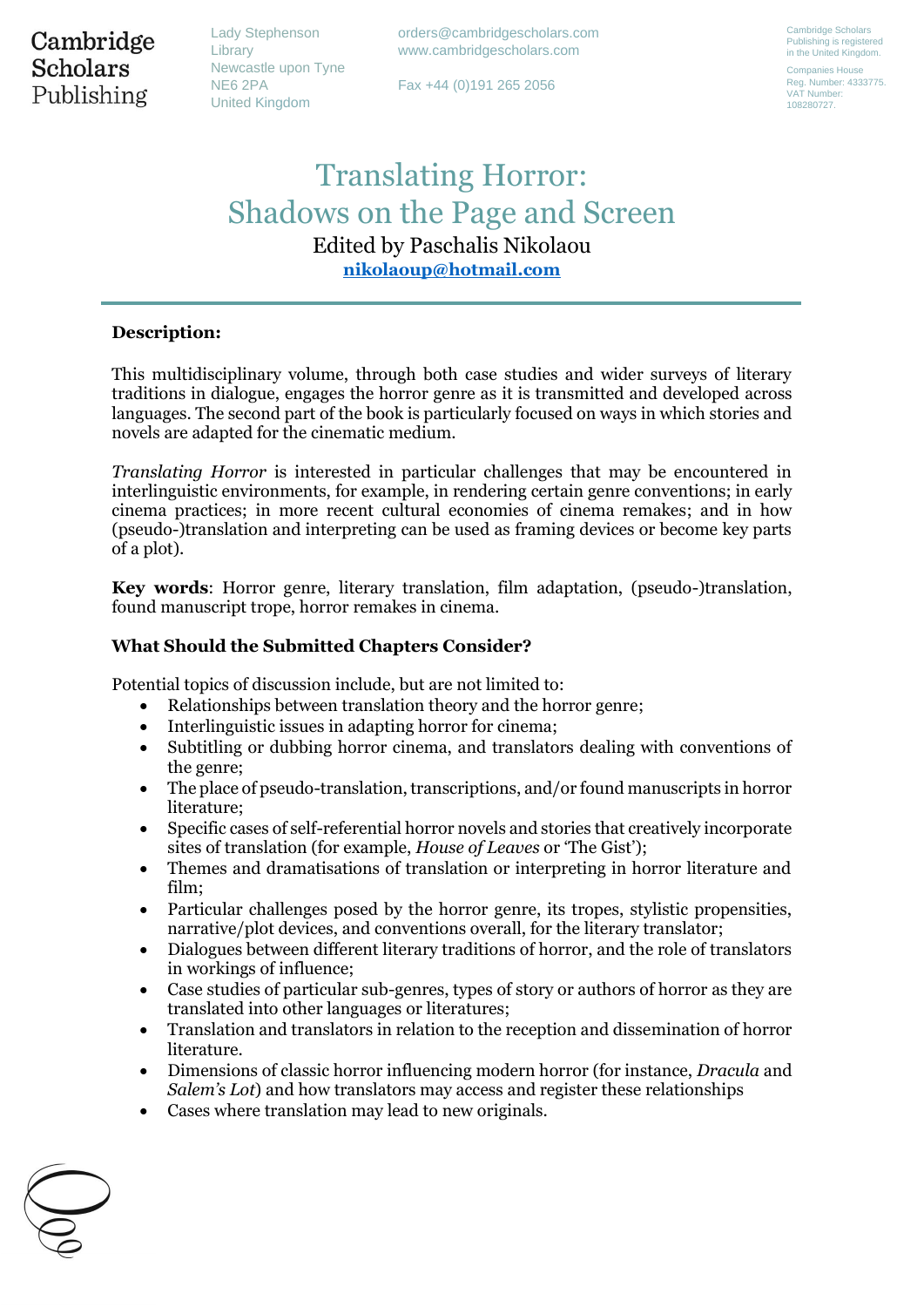Lady Stephenson Library Newcastle upon Tyne NE6 2PA United Kingdom

Fax +44 (0)191 265 2056

Companies House Reg. Number: 4333775. VAT Number: 108280727.

# **About the Editor:**

**Paschalis Nikolaou** is Assistant Professor in Literary Translation at the Ionian University in Corfu, Greece. He has previously edited, among others, *Translating Selves: Experience and Identity between Languages and Literatures* (2008) and *Encounters in Greek and Irish Literature: Creativity, Translations and Critical Perspectives* (2020). His study *The Return of Pytheas: Scenes from British and Greek Poetry in Dialogue* was published in 2017. Most recently, he guest-edited an issue of *Synthesis* (12. 2019: "Recomposed: Anglophone Presences of Classical Literature") and contributed essays to *Anne Carson/Antiquity* (2021) and *The Cambridge Handbook to Translation* (2022).

# **Submission Requirements:**

All submissions should conform to the grammar and formatting guidelines provided by Cambridge Scholars Publishing, which can be viewed here: <https://www.cambridgescholars.com/pages/forms-guidelines>.

Unless agreed with the Editor prior to submission, referencing should be in Chicago style.

Any work submitted for publication should be free of copyright restrictions, and a statement should be submitted in support of this.

Contributions should be scholarly based, rather than anecdotal or unverifiable.

Word count may range between 4000 and 8000 words.

Contributions must be wholly in English, excluding footnotes, appendices, and short extracts for translation.

While we will perform pre-press evaluations on the collection, we do not provide full copyediting services, so we ask that works are submitted to us in their final, 'ready-to-go' form.

### **How to Submit?**

You should submit to the Editor a completed proposal form, alongside a copy of your work for their review. This submission should be made directly to the address at the top of this page.

If you have any questions about the collection, prior to your submission, please contact the Editor.

### **Timeline:**

# **Deadline for proposals: end of July 2022. Deadline for submission of final texts for inclusion in this volume: end of March 2023.**

All works should be submitted to the Editor, at the address provided at the top of this document.